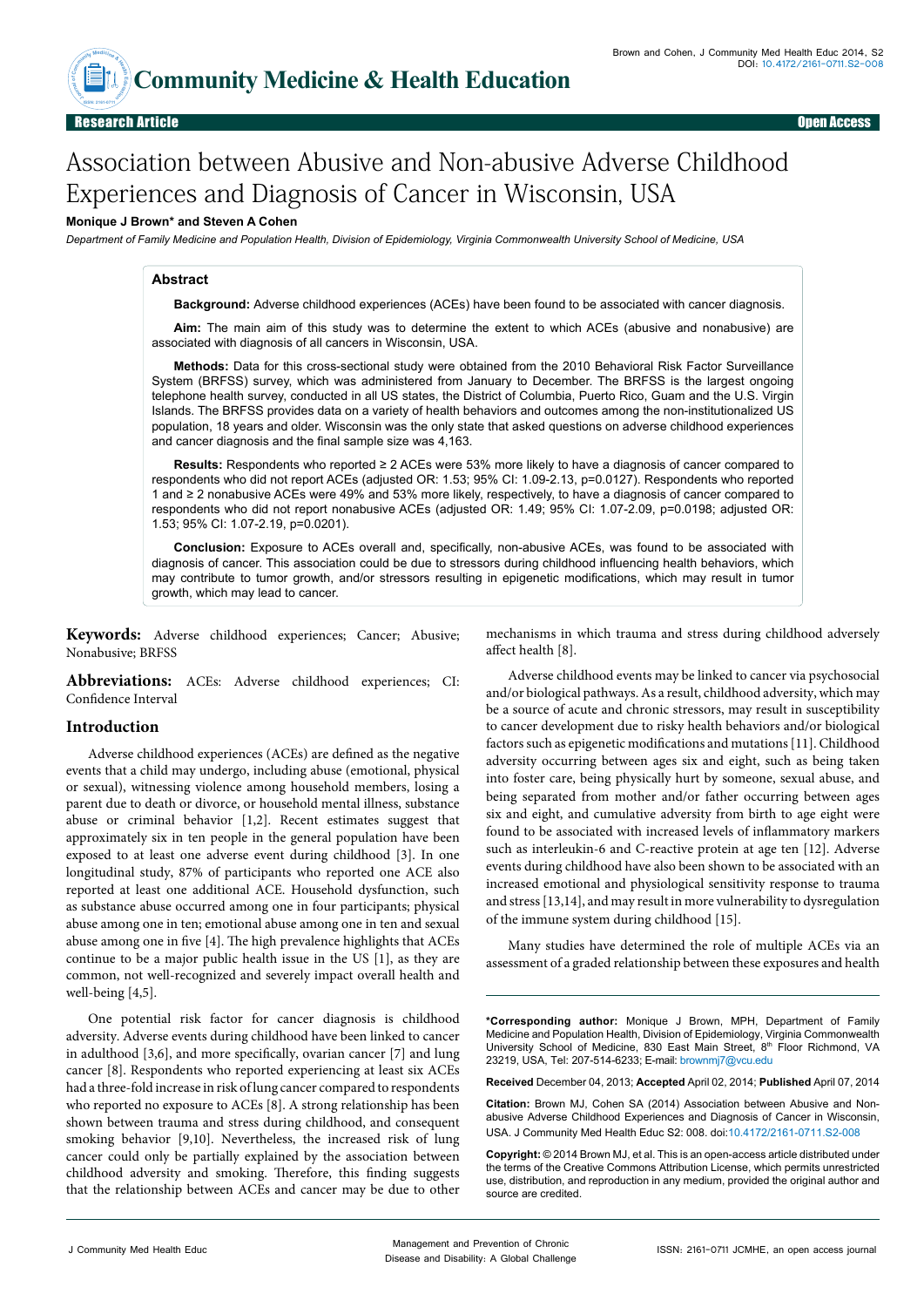**Citation:** Brown MJ, Cohen SA (2014) Association between Abusive and Non-abusive Adverse Childhood Experiences and Diagnosis of Cancer in Wisconsin, USA. J Community Med Health Educ S2: 008. doi:10.4172/2161-0711.S2-008

Page 2 of 6

outcomes [6,8,9,16]. While the link between ACEs and cancer has been demonstrated, to the authors' knowledge, the association between the number of abusive and nonabusive ACEs and diagnosis of all cancers has not been examined. The main objectives of this study were to: 1) Examine the association between the number of ACEs and diagnosis of cancer; and 2) Assess the association between the number of abusive and nonabusive ACEs, and diagnosis of cancer. To date, this is the first study to examine the association between abusive and nonabusive ACEs and cancer using a population-based sample in the US.

# **Methods**

## **Data source and sample**

Data for this cross-sectional study were obtained from the 2010 Behavioral Risk Factor Surveillance System (BRFSS) survey, which is established by the Centers for Disease Control and Prevention (CDC). Questionnaires are implemented in January, and usually remain unchanged throughout the year [17]. The survey is administered from January to December. The BRFSS is the largest ongoing telephone health survey, conducted in all US states, the District of Columbia, Puerto Rico, Guam and the U.S. Virgin Islands [18]. The BRFSS provides data on a wide range of health behaviors and outcomes among the non-institutionalized adult population (age 18 years and older). The survey includes core questions, which are asked by every state, and optional modules that consist of other health topics or ask more in-depth questions on a topic previously addressed among the core questions. The 2010 survey included optional ACE and cancer survivorship modules [19]. However, Wisconsin was the only state that included both modules [19], and, therefore, is the only state on which the current study is based. There were 4,781 respondents in Wisconsin. Respondents were not eligible for the current study if they answered "don't know" or refused questions on ACEs. These criteria resulted in 4,163 respondents who were eligible for inclusion in the study.

Using a sample size of 4,163, an alpha level of 0.05, a two-sided test, an expected odds ratio of 1.5, and the squared correlation of the exposure with the included covariates to be 0.25, the expected power of the study was >99%. Power calculations were done in nQuery Advisor (Los Angeles, CA).

## **Operational definition of adverse childhood experiences**

The ACE module consisted of questions about adverse, stressful and/or traumatic events experienced during childhood. Questions that garnered information on *abuse directed* to children were classified as "*abusive ACEs*". Questions that garnered information on events, while not directed towards the child, but still were considered adverse childhood events were classified as "*nonabusive ACEs*" (Table 1). ACE scores of 0, 1, and  $\geq$  2 for overall, abusive and nonabusive ACEs were used as previous research has shown a graded relationship between ACEs and adverse health outcomes [8]. The impact of exposure to any ACE, abusive or nonabusive ACE on cancer diagnosis was also examined. The use of adverse childhood events for research has shown to be dependable. The kappa coefficient indicating the test-retest reliability in responses to ACE questions has been found to range from 0.46-0.86 [20]. Our previous study examining the association between ACEs and cancer diagnosis using principal component analysis allowed for the aggregation of ACE components that were likely to cluster together, and accounted for the loading of each adverse event [3]. This approach allowed for the derivation of three components of ACEs (sexual abuse, other abuse, and ACEs not directed towards the child) as derived from the data. To build upon this previous work, we were interested in examining the association between overall abusive

| <b>Type of ACEs</b> | <b>Questions</b>                                                                                                                                          | Operational                |  |
|---------------------|-----------------------------------------------------------------------------------------------------------------------------------------------------------|----------------------------|--|
| Abusive             | 1) How often did a parent or adult in your<br>home ever swear at you, insult you, or put<br>you down?                                                     | Never vs. At least<br>once |  |
|                     | 2) How often did anyone at least 5 years<br>older than you or an adult, ever touch you<br>sexually?                                                       | Never vs. At least<br>once |  |
|                     | 3) How often did anyone at least 5 years<br>older than you or an adult, try to make you<br>touch them sexually?                                           | Never vs. At least<br>once |  |
|                     | 4) How often did anyone at least 5 years<br>older than you or an adult, force you to<br>have sex?                                                         | Never vs. At least<br>once |  |
|                     | 5) Before age 18, how often did a parent or<br>adult in your home ever hit, beat, kick, or<br>physically hurt you in any way? Do not<br>include spanking. | Never vs. At least<br>once |  |
| Nonabusive          | 1) Did you live with anyone who was<br>depressed, mentally ill or suicidal?                                                                               | No vs Yes                  |  |
|                     | 2) Did you live with anyone who was a<br>problem drinker or alcoholic?                                                                                    | No vs. Yes                 |  |
|                     | 3) Did you live with anyone who used<br>illegal street drugs or who abused<br>prescription medications?                                                   | No vs. Yes                 |  |
|                     | 4) Did you live with anyone who served time No vs. Yes<br>or was sentenced to serve time in a prison,<br>jail, or other correctional facility?            |                            |  |
|                     | 5) Were your parents separated or<br>divorced?                                                                                                            | No vs. Yes                 |  |
|                     | 6) How often did your parents or adults in<br>your home ever slap, hit, kick, punch or<br>beat each other up?                                             | Never vs. At least<br>once |  |

**Table 1:** Types of ACEs, related BRFSS questions and operational definitions.

experiences directed towards the child and other ACEs that were not directed towards the child, and cancer diagnosis.

## **Operational definition of cancer**

The cancer survivorship module included several questions on cancer diagnosis. Cancer was selected as previous research has suggested a link between ACEs and cancer diagnosis [3,6-8]. Cancer diagnosis was operationalized by the question: 1) "Have you ever been told by a doctor, nurse, or other health professional that you had cancer?". This question elicited a yes/no response. Self-reported cancer diagnoses have been shown to have high sensitivity and specificity [21] with high validity and moderate to excellent agreement to medical chart information [22]. These data have also been shown to be useful for epidemiologic research [22].

## **Potential confounders**

Potential confounders considered were factors that have been shown to be associated with ACEs or cancer diagnosis. Sociodemographic variables have been included as covariates in prior studies [3,23]. Older age is also a known risk factor for cancer [24,25]; and sex and race/ethnicity are risk factors for certain types of cancer. For example, aside from non-melanoma skin cancer, breast cancer is the most common cancer among women, and prostate cancer is the most common cancer among men [26-28]. According to data from the CDC, from 1999 to 2008, White women had the highest breast cancer incidence rates while Black women had the highest mortality rates [29]. Socioeconomic characteristics such as income and education, and marital status have also been considered as covariates in ACEs studies [8,23]; and socioeconomic status may partially explain the association of childhood adversity with chronic illness [30]. Insurance status may also be a potential confounder in the association between ACEs and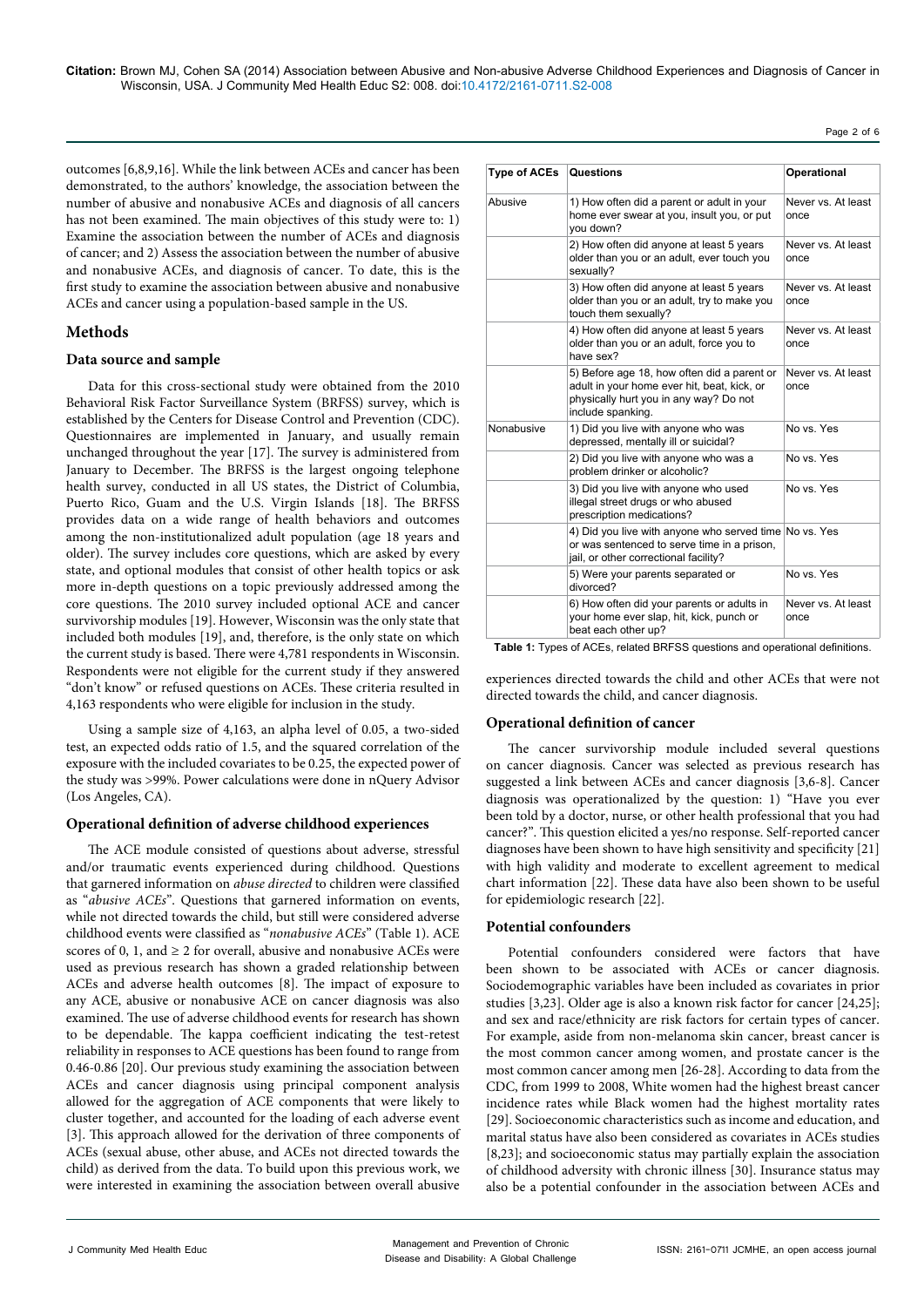cancer, as childhood adverse events have been linked to health [31]. Therefore, the factors that were considered as potential confounders in the study included: age, sex, race/ethnicity, and annual household income, and education, marital and insurance status.

#### **Analytic approach**

All analyses considered the complex multistage sampling strategy used in the BRFSS [17]. Weighted prevalence estimates were obtained for overall, abusive, and nonabusive ACEs; and cancer. P values were used to compare the distributions of age, gender, race/ethnicity, annual household income, educational status, marital status and insurance status by exposure to overall ACEs and no exposure to ACEs.

Three separate models were examined using an iterative approach (not computer-driven) for assessing the associations between overall, abusive and non-abusive exposure to ACEs, and cancer. A variable was considered to be a potential confounder based on a review of the literature as well as analyses shown in Table 2 comparing individuals reporting exposure to ACEs and respondents not reporting exposure to ACEs. Each potential confounder was placed in each model with overall, abusive and non-abusive ACEs as separate outcomes. The confounder that changed the effect of ACEs the most was then retained for the next iteration. This process was repeated until the change in effects of ACEs was no greater than 10%.

Multivariable logistic regression models were used to obtain adjusted odds ratios (OR) and 95% confidence intervals (CI) for the association between the number of ACEs experienced, and exposure to any ACE (overall, abusive, and non-abusive) and all cancers adjusting for age, gender, race/ethnicity, annual household income, educational status, marital status, and insurance status (Table 3). Sensitivity analyses were conducted excluding skin cancer diagnoses, which are the most common types of cancer, in the fully adjusted models examining the relationship between overall, abusive and non-abusive ACEs and cancer.

## **Ethics statement**

Verbal consent was provided for participation in the BRFSS survey. The Virginia Commonwealth University Institutional Review Board identifies studies using publicly available, de-identified, secondary data as exempt.

## **Results**

#### **Weighted prevalence estimates**

The weighted prevalence of ACEs was approximately 63%. In the sample, 57% and 54% of respondents reported being exposed to abusive and nonabusive ACEs, respectively. Ten percent of respondents

| <b>Confounders</b>                                                                          | <b>ACEs</b>                 | <b>Abusive ACEs<sup>a</sup></b> | NonabusiveACEs <sup>b</sup> | <b>No ACEs</b>              | P value <sup>c</sup> |
|---------------------------------------------------------------------------------------------|-----------------------------|---------------------------------|-----------------------------|-----------------------------|----------------------|
|                                                                                             | $N = 2,509$<br>WN=2,463,391 | $N = 1,945$<br>WN=1,913,523     | $N=1,703$<br>WN=1,696,620   | $N = 1,654$<br>WN=1,438,266 |                      |
|                                                                                             | %                           | %                               | %                           | $\%$                        |                      |
| Age                                                                                         |                             |                                 |                             |                             |                      |
| 18-34                                                                                       | 36.6                        | 34.7                            | 40.7                        | 20.3                        | < 0.0001             |
| 35-49                                                                                       | 25.8                        | 26.6                            | 25.7                        | 24.8                        |                      |
| $50+$                                                                                       | 37.6                        | 38.7                            | 33.6                        | 55.0                        |                      |
| Gender                                                                                      |                             |                                 |                             |                             |                      |
| Female                                                                                      | 50.5                        | 49.3                            | 53.9                        | 50.5                        | 0.9949               |
| Male                                                                                        | 49.5                        | 50.7                            | 46.1                        | 49.5                        |                      |
| Race/Ethnicity                                                                              |                             |                                 |                             |                             |                      |
| White                                                                                       | 87.6                        | 88.9                            | 85.5                        | 93.5                        | 0.0001               |
| <b>Black</b>                                                                                | 3.5                         | 3.4                             | 4.3                         | 1.5                         |                      |
| Hispanic                                                                                    | 3.0                         | 2.0                             | 3.8                         | 0.8                         |                      |
| Other*                                                                                      | 5.9                         | 5.7                             | 6.4                         | 4.2                         |                      |
| Household Income (Annual)                                                                   |                             |                                 |                             |                             |                      |
| $<$ \$15,000                                                                                | 5.4                         | 6.0                             | 6.0                         | 2.1                         | < 0.0001             |
| \$15,000-<\$50,000                                                                          | 52.2                        | 51.6                            | 53.9                        | 44.6                        |                      |
| \$50,000+                                                                                   | 42.4                        | 42.4                            | 40.1                        | 53.3                        |                      |
| <b>Education</b>                                                                            |                             |                                 |                             |                             |                      |
| <hs graduate<="" td=""><td>5.0</td><td>4.6</td><td>6.0</td><td>4.5</td><td>0.1436</td></hs> | 5.0                         | 4.6                             | 6.0                         | 4.5                         | 0.1436               |
| <b>HS Graduate</b>                                                                          | 32.9                        | 33.5                            | 34.0                        | 29.2                        |                      |
| >HS Graduate                                                                                | 62.1                        | 61.9                            | 60.0                        | 66.3                        |                      |
| <b>Marital Status</b>                                                                       |                             |                                 |                             |                             |                      |
| Married                                                                                     | 58.8                        | 58.7                            | 57.0                        | 69.7                        | < 0.0001             |
| Not married                                                                                 | 41.2                        | 41.3                            | 43.0                        | 30.3                        |                      |
| <b>Insurance Status</b>                                                                     |                             |                                 |                             |                             |                      |
| Insured                                                                                     | 87.1                        | 87.1                            | 86.1                        | 93.7                        | < 0.0001             |
| Not insured                                                                                 | 12.9                        | 12.9                            | 13.9                        | 6.3                         |                      |

N=Frequency; WN=Weighted frequency

\*The group "Other" contains respondents who identified themselves as "Multiracial", "Other", "Native American/Alaska Native" and "Native Hawaiian/Other Pacific Islander" a Abusive ACEs refers to being hurt, being swore at, or being sexually abused as a child

b Nonabusive ACEs refers to living with anyone who was mentally ill, alcoholic, abused drugs/prescriptions, serving time in a correctional facility, had separated/divorced parents, had seen parents abuse each other.

c P value shows differences between overall ACEs and no ACEs.

**Table 2:** Distribution of socio-demographic characteristics of BRFSS respondents by ACEs, Abusive ACEs, Nonabusive ACEs and No ACEs.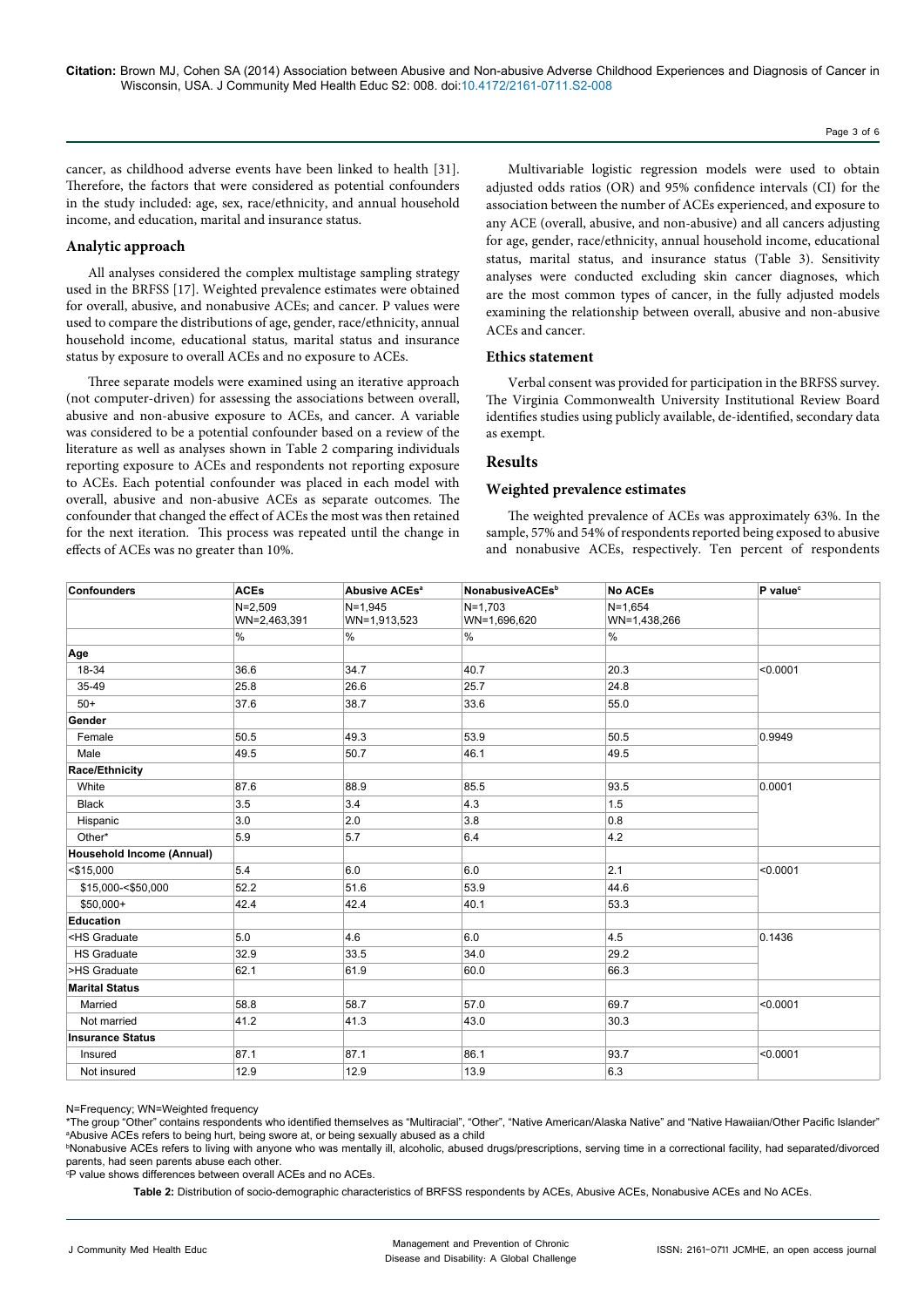| <b>Types of ACEs</b> | <b>All Cancers</b> |               |         |                 |               |         |
|----------------------|--------------------|---------------|---------|-----------------|---------------|---------|
| Overall ACEs         | O <sub>Ra</sub>    | 95% Cla       | P-value | OR <sup>b</sup> | 95% Clb       | P-value |
| 0                    | 1.00               | --            | --      | 1.00            | --            | --      |
| 1                    | 0.73               | $0.53 - 1.01$ | 0.0570  | 1.05            | $0.72 - 1.54$ | 0.8076  |
| $\geq$ 2             | 0.87               | $0.67 - 1.15$ | 0.3301  | 1.53            | $1.09 - 2.13$ | 0.0127  |
| Abusive ACEs         |                    |               |         |                 |               |         |
| 0                    | 1.00               | --            | --      | 1.00            | --            | --      |
| 1                    | 0.94               | $0.70 - 1.27$ | 0.6931  | 1.25            | $0.89 - 1.75$ | 0.1955  |
| $\geq$ 2             | 0.90               | $0.67 - 1.21$ | 0.4942  | 1.33            | $0.95 - 1.85$ | 0.0956  |
| Nonabusive ACEs      |                    |               |         |                 |               |         |
| 0                    | 1.00               | --            | --      | 1.00            | --            | --      |
| 1                    | 1.07               | $0.80 - 1.45$ | 0.6350  | 1.49            | $1.07 - 2.09$ | 0.0198  |
| $\geq$ 2             | 0.88               | $0.65 - 1.18$ | 0.3921  | 1.53            | $1.07 - 2.19$ | 0.0201  |

**Bolded** estimates show statistically significant results at 95% confidence level a Unadjusted odds ratios and 95% confidence intervals

b Adjusted odds ratios and 95% CIs–adjusted for age, gender, race/ethnicity, annual household income, education, marital status and insurance status

**Table 3:** Association between Overall, Nonabusive and Abusive ACEs, and All Cancers.

reported being diagnosed with cancer, with 9.3% reporting their first at 18 years or older. Among respondents who reported a diagnosis of cancer, 98.5% reported having their first diagnosis at age 18 or older.

#### **Distribution of characteristics across exposure groups**

Table 2 shows the distribution of socio-demographic characteristics of respondents by exposure to overall, abusive, nonabusive ACEs and no exposure to ACEs. There were statistically significant differences by age, race/ethnicity, annual household income, marital, and insurance status in the proportions of respondents who reported ACEs compared to those who did not. A higher percentage of respondents 18-34 (34.7%) and 50 years and older (38.7%) reported abusive ACEs compared to respondents 35-49 (26.6%). Of the respondents who reported ACEs, 87.6% were White, 3.5% were Black and 3.0% were Hispanic. A higher percentage of respondents reporting an annual household income of \$15,000-50,000 reported nonabusive (53.9%) relative to abusive ACEs  $(51.6\%)$ .

Approximately a third of respondents who reported ACEs were high school graduates compared to folks who didn't have an ACE, of whom 29.2% were high school graduates. Irrespective of the type of ACEs experienced, most respondents (abusive: 61.9%; nonabusive: 60.0%) had more than a high school education. Six in ten respondents who reported overall, abusive and nonabusive ACEs were married, while three in ten respondents who reported non-exposure to ACEs were not married. Among respondents who reported overall and abusive ACEs, 12.9% did not have health insurance. However, among respondents who did not report any ACEs, 6.3% did not have insurance.

#### **Association between ACEs and diagnosis of cancer**

Table 3 shows the association between ACEs and diagnosis of all cancers. There were no statistically significant results using the unadjusted models. However, after adjusting for age, gender, race/ ethnicity, annual household income, education, marital and insurance status, respondents who reported at least two ACEs were 53% more likely to report a diagnosis of cancer compared to respondents who did not report ACEs (OR: 1.53; 95% CI: 1.09-2.13, p=0.0127). There were no statistically significant results seen for abusive ACEs and diagnosis of cancer. However, respondents who reported one and at least two nonabusive ACEs were 49% and 53% more likely, respectively, to report a cancer diagnosis compared to respondents who did not report nonabusive ACEs (OR: 1.49; 95% CI: 1.07-2.09, p=0.0198; OR: 1.53; 95% CI: 1.07-2.19, p=0.0201).

Additional analyses showed that after adjusting for sociodemographic characteristics, respondents who were exposed to any nonabusive ACE were 47% more likely to report a cancer diagnosis (OR:1.47; 95% CI: 1.04–2.08, p=0.0299). No statistically significant result was seen for the association between any type of ACE or abusive ACE and cancer diagnosis (Table 4). Sensitivity analyses excluding skin cancer from the operational definition of cancer diagnosis showed a negative association between nonabusive ACEs and diagnosis of cancer (OR: 0.52; 95% CI: 0.28–0.97, p=0.0404). However, adjusting for sociodemographic characteristics attenuated the relationship so that the confidence intervals included unity (OR: 0.50; 95% CI: 0.25–1.01, p=0.0541) (Table 5).

## **Discussion**

There has been an increasing interest in the relationship between ACEs and cancer, and many recent studies have explored this association. However, to the authors' knowledge, no study has reported on the association between abusive and nonabusive ACEs and cancer diagnosis. Respondents who were exposed to at least two ACEs were more likely to be diagnosed with cancer, compared to respondents who were not exposed. An association was also seen between nonabusive ACEs and cancer diagnosis.

| <b>Types of ACEs</b> | <b>All Cancers</b> |               |         |                 |               |         |
|----------------------|--------------------|---------------|---------|-----------------|---------------|---------|
| Overall ACEs         | O <sub>Ra</sub>    | 95% Cla       | P-value | OR <sup>b</sup> | 95% CIb       | P-value |
| None                 | 1.00               | --            | --      | 1.00            |               | --      |
| Any                  | 0.81               | $0.62 - 1.04$ | 0.0996  | 1.27            | $0.93 - 1.73$ | 0.1283  |
| Abusive ACEs         |                    |               |         |                 |               |         |
| None                 | 1.00               | --            | --      | 1.00            | --            | --      |
| Any                  | 0.83               | $0.63 - 1.09$ | 0.1749  | 1.29            | $0.93 - 1.79$ | 0.1263  |
| Nonabusive ACEs      |                    |               |         |                 |               |         |
| None                 | 1.00               | --            | --      | 1.00            | --            | --      |
| Any                  | 0.83               | $0.63 - 1.10$ | 0.1875  | 1.47            | $1.04 - 2.08$ | 0.0299  |

**Bolded** estimates show statistically significant results at 95% confidence level a Unadjusted odds ratios and 95% confidence intervals

b Adjusted odds ratios and 95% CIs–adjusted for age, gender, race/ethnicity, annual household income, education, marital status and insurance status

**Table 4:** Association between Any Overall, Nonabusive and Abusive ACE, and All Cancers.

| <b>Types of ACEs</b> | <b>All Cancers</b> |               |         |                 |               |         |
|----------------------|--------------------|---------------|---------|-----------------|---------------|---------|
| Overall ACEs         | OR <sup>a</sup>    | 95% Cla       | P-value | OR <sup>b</sup> | 95% CIb       | P-value |
| 0                    | 1.00               | --            | --      | 1.00            | --            | --      |
| 1                    | 0.72               | $0.36 - 1.45$ | 0.3540  | 0.65            | $0.29 - 1.47$ | 0.3019  |
| $\geq$ 2             | 0.82               | $0.44 - 1.53$ | 0.5224  | 0.81            | $0.39 - 1.71$ | 0.5824  |
| Abusive ACEs         |                    |               |         |                 |               |         |
| 0                    | 1.00               | --            | --      | 1.00            | --            | --      |
| 1                    | 1.45               | $0.75 - 2.82$ | 0.2727  | 1.74            | $0.84 - 3.61$ | 0.1362  |
| $\geq$ 2             | 1.59               | $0.86 - 2.94$ | 0.1393  | 1.51            | $0.77 - 2.97$ | 0.2273  |
| Nonabusive ACEs      |                    |               |         |                 |               |         |
| 0                    | 1.00               | --            | --      | 1.00            | --            | --      |
| 1                    | 0.52               | $0.28 - 0.97$ | 0.0404  | 0.50            | $0.25 - 1.01$ | 0.0541  |
| $\geq$ 2             | 0.72               | $0.37 - 1.41$ | 0.3395  | 0.79            | $0.37 - 1.69$ | 0.5384  |

Bolded estimates show statistically significant results at 95% confidence level a Unadjusted odds ratios and 95% confidence intervals

b Adjusted odds ratios and 95% CIs–adjusted for age, gender, race/ethnicity, annual household income, education, marital status and insurance status

**Table 5:** Sensitivity Analyses Examining the Association between Overall, Nonabusive and Abusive ACEs, and All Cancers excluding Skin Cancers.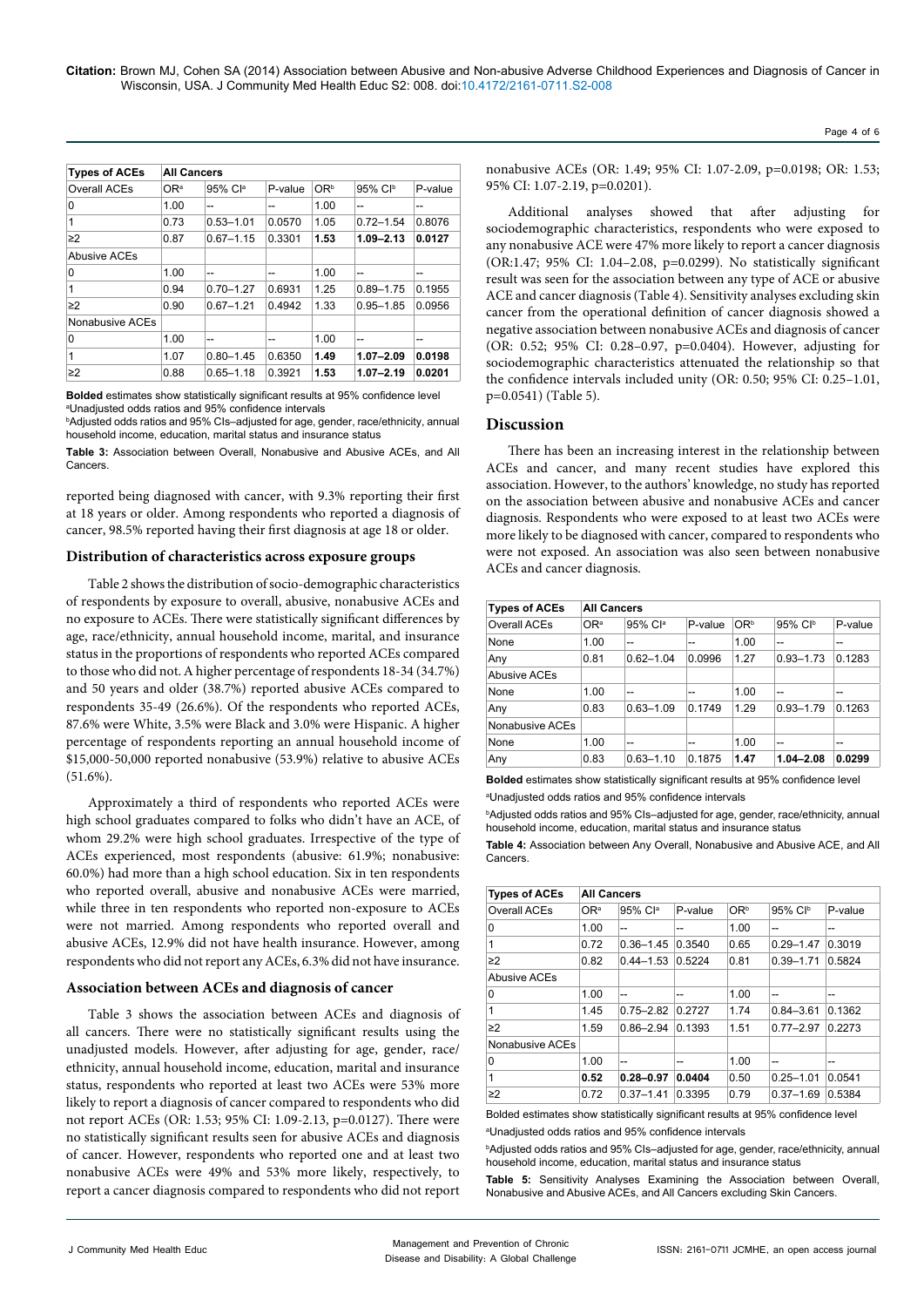**Citation:** Brown MJ, Cohen SA (2014) Association between Abusive and Non-abusive Adverse Childhood Experiences and Diagnosis of Cancer in Wisconsin, USA. J Community Med Health Educ S2: 008. doi:10.4172/2161-0711.S2-008

A change in direction of the association is seen in the majority of the ORs and the adjusted ORs depicting the association between ACEs, and cancer. Testing for confounding demonstrated that controlling for age was the main reason for the change in direction of the ORs. This finding suggests that age drastically confounds the association between ACEs, and cancer in adulthood. Nevertheless, after adjusting for age and other sociodemographic characteristics, a statistically significant graded relationship was not observed between ACEs and cancer as reported by Brown et al. (2010). This same study found a graded association between ACEs and risk of lung cancer. However, the current study used a cross-sectional design and considered prevalence of all cancers while Brown et al. (2010) looked at incident lung cancer using a prospective study design [8]. These differences in study design could have contributed to the discrepancies seen in the results.

Previous studies have shown an association between adverse events during childhood and cancer. Our previous work showed an association between sexual abuse and cancer using principal component analysis [3]. The current study did not show a statistically significant association between overall abusive (sexual, physical and psychological) experiences and cancer, but showed an association between the number of nonabusive ACEs and cancer. In a longitudinal study, Kelly-Irving et al. (2013) found that among women, respondents who reported being exposed to at least two ACEs were twice as likely to have had cancer before 50 years old compared to women who reported not being exposed to ACEs [6], which is similar to the findings in the current study of exposure to at least two ACEs being associated with diagnosis of cancer.

ACEs were separated into abusive and nonabusive ACEs. We expected to see an association between abusive ACEs and cancer diagnosis. In the current study, a statistically significant association was observed between nonabusive ACEs and cancer, but was not observed for abusive ACEs and cancer. There are strong graded relationships between abusive experiences and health-risk behaviors [32] and chronic illnesses [33] while research on ACEs, specifically on nonabusive experiences, is scant. Nevertheless, these findings are crucial as they highlight the notion that nonabusive adverse experiences during childhood should not be neglected in future research on ACEs, and that more studies should be done separating abusive and nonabusive experiences to determine if certain types of adverse health outcomes would result from specific categories of ACEs (abusive and/or nonabusive). One previous study examining the association between abusive and nonabusive experiences showed that respondents who reported abusive (direct) experiences were 50% more likely to be smokers while respondents who reported nonabusive (environmental) experiences were 80% more likely to be smokers [34]. This difference in likelihood of smoking between exposure to abusive versus nonabusive experiences suggests that some adverse health behaviors and, therefore, health outcomes may be more attributable to nonabusive experiences compared to abusive experiences.

The association seen between ACEs, and more specifically, nonabusive ACEs and all cancers maybe attributable to mechanisms in which stressors during childhood may have a negative impact on health [8]. The constant exposure to stress and trauma may influence system regulation which has been shown to impact cancer development [35]. ACEs have also been shown to be associated with behaviors such as smoking [36,37], risky sexual behaviors [38-40], and sexually transmitted infections [4,39,41], which have been shown to be predictors for cancer diagnosis [6]. The negative association seen between nonabusive ACEs and diagnosis of cancers except skin cancer, and the positive association between nonabusive ACEs and all

cancers suggest that there may be a strong positive association between nonabusive ACEs and skin cancer. Overall, these findings suggest that the risk of cancer may be influenced by adverse events during childhood and may be helpful in understanding more about the potential risk factors for cancer. These findings may also help to redirect cancer etiology research and help to develop appropriate cancer prevention policies [6].

The study should be considered with limitations in mind. First, the study was cross-sectional. Questions on ACEs did not ask about the age of exposure. Therefore, it is possible that exposure to ACEs could have occurred after a cancer diagnosis. However, 98.5% of the cancers were diagnosed in adulthood. Consequently, the ambiguity of temporal sequence between ACEs and cancer would have only applied to 1.5% of the cancer diagnoses. Second, ACEs could have been underreported which may have resulted in non-differential misclassification of ACEs. However, if this were the case, the odds ratios produced would have been biased towards the null. Third, due to the small number of childhood cancer diagnoses, we were not able to determine the association between ACEs and childhood cancer.

Nevertheless, the study also had several strengths. First, to our knowledge, this study is the first study to determine the association between abusive and nonabusive ACEs and cancer diagnosis. Second, the estimates produced accounted for sociodemographic confounders. Even after controlling for characteristics that are known risk factors for cancer and/or are associated with adverse events during childhood, an association was seen between overall, nonabusive ACEs and cancer. Third, the associations between the quantity (number) and quality (type) of ACEs, and cancer diagnosis were examined. Fourth, sensitivity analyses were done excluding skin cancer (the most common type) from the operational definition of cancer.

# **Conclusion**

The results show an association between overall ACEs, nonabusive (environmental) ACEs and cancer diagnosis. ACEs screening should be implemented during routine healthcare examinations so as identify patients who may be at risk for chronic illnesses [3].

## **Future Research**

Future research should also focus on nonabusive ACEs and adverse health outcomes. Studies should also endeavor to oversample participants who have been diagnosed with childhood cancer to determine if the association between ACEs and cancer starts from childhood and persists into adulthood [3].

#### **References**

- 1. [Anda RF, Butchart A, Felitti VJ, Brown DW \(2010\) Building a framework for](http://www.ncbi.nlm.nih.gov/pubmed/20547282)  [global surveillance of the public health implications of adverse childhood](http://www.ncbi.nlm.nih.gov/pubmed/20547282)  [experiences. Am J Prev Med 39: 93-98.](http://www.ncbi.nlm.nih.gov/pubmed/20547282)
- 2. [Centers for Disease Control and Prevention \(CDC\) \(2010\) Adverse childhood](http://www.ncbi.nlm.nih.gov/pubmed/21160456)  experiences reported by adults five states, 2009. MMWR Morb Mortal Wkly [Rep 59: 1609-1613.](http://www.ncbi.nlm.nih.gov/pubmed/21160456)
- 3. [Brown MJ, Thacker LR, Cohen SA \(2013\) Association between adverse](http://www.ncbi.nlm.nih.gov/pubmed/23776494)  [childhood experiences and diagnosis of cancer. PLoS One 8: e65524.](http://www.ncbi.nlm.nih.gov/pubmed/23776494)
- 4. [Felitti VJ, Anda RF, Nordenberg D, Williamson DF, Spitz AM, et al. \(1998\)](http://www.ncbi.nlm.nih.gov/pubmed/9635069)  [Relationship of childhood abuse and household dysfunction to many of the](http://www.ncbi.nlm.nih.gov/pubmed/9635069)  [leading causes of death in adults. The Adverse Childhood Experiences \(ACE\)](http://www.ncbi.nlm.nih.gov/pubmed/9635069)  [Study. Am J Prev Med 14: 245-258.](http://www.ncbi.nlm.nih.gov/pubmed/9635069)
- 5. [Larkin H, Felitti VJ, Anda RF \(2014\) Social work and adverse childhood](http://www.ncbi.nlm.nih.gov/pubmed/24188292)  [experiences research: implications for practice and health policy. Soc Work](http://www.ncbi.nlm.nih.gov/pubmed/24188292)  [Public Health 29: 1-16.](http://www.ncbi.nlm.nih.gov/pubmed/24188292)
- 6. [Kelly-Irving M, Lepage B, Dedieu D, Lacey R, Cable N, et al. \(2013\) Childhood](http://www.ncbi.nlm.nih.gov/pubmed/23957659)